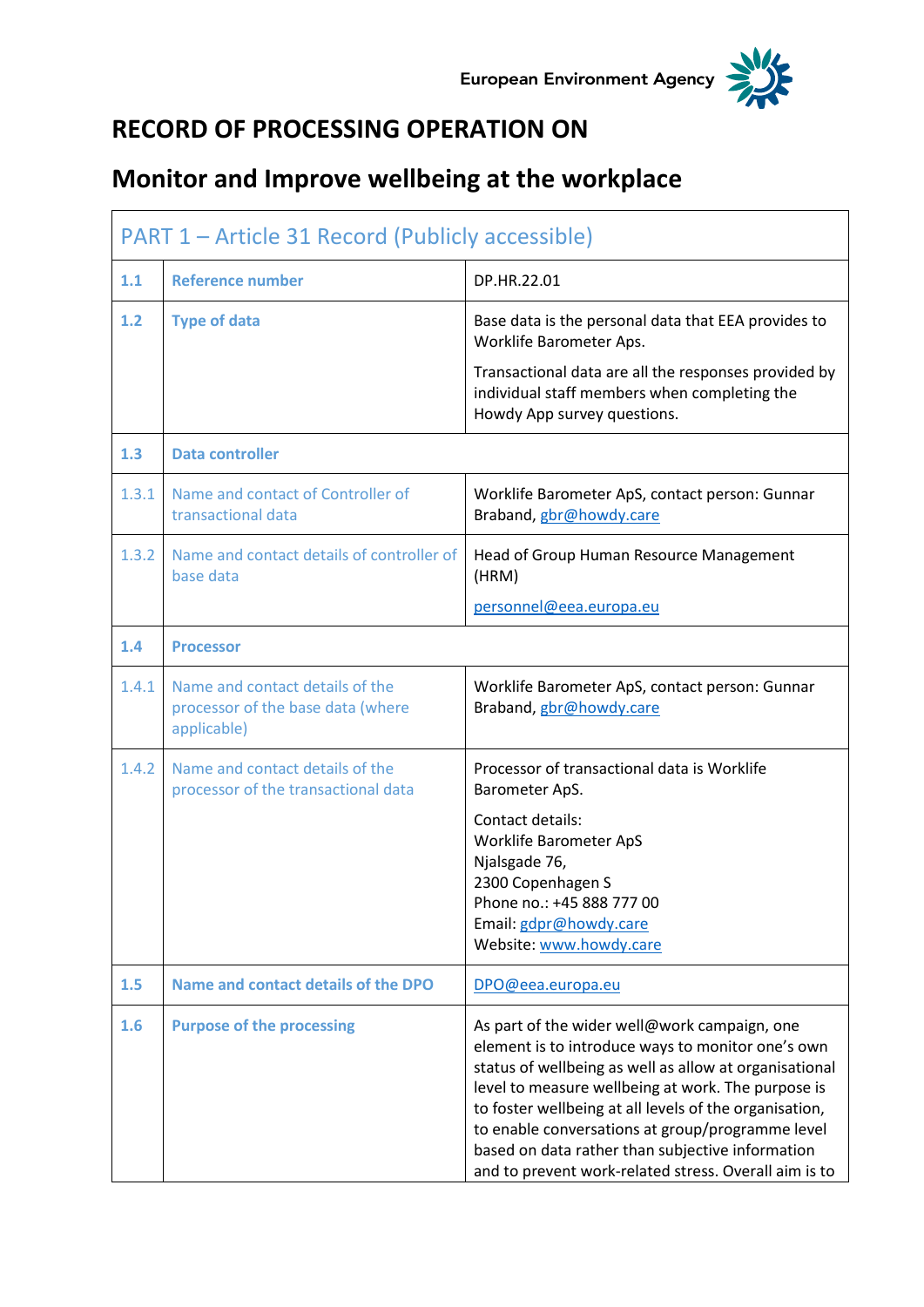|  | create a common understanding of health and<br>wellbeing at work. In this regard, the EEA provides<br>Worklife Barometer Aps with necessary personal<br>data ('base data') to allow the monitoring of<br>wellbeing at an aggregated level to the organisation.<br>At an individual level, this offer is voluntary and<br>allows to continuously track one's own wellbeing<br>and hopefully detect signs of stress earlier or to get<br>direct help from the Falck response team (i.e. the<br>EEA medical advisor), should the wellbeing level<br>drop significantly. |
|--|----------------------------------------------------------------------------------------------------------------------------------------------------------------------------------------------------------------------------------------------------------------------------------------------------------------------------------------------------------------------------------------------------------------------------------------------------------------------------------------------------------------------------------------------------------------------|
|  | The individual will give its consent upon registering<br>with the Howdy application.                                                                                                                                                                                                                                                                                                                                                                                                                                                                                 |
|  | At any time of the process the individual is in control<br>of what info is reported.                                                                                                                                                                                                                                                                                                                                                                                                                                                                                 |
|  | <b>Process at individual level:</b>                                                                                                                                                                                                                                                                                                                                                                                                                                                                                                                                  |
|  | Personal email invitation to join the app.                                                                                                                                                                                                                                                                                                                                                                                                                                                                                                                           |
|  | Every 2 weeks 5 questions to answer in the app.<br>Feedback through app on wellbeing score and trend.<br>Should the results fall in the red zone (based on<br>WHO standard) the Falck response team contacts<br>the individual by phone/email for a 20min<br>consultation, joint agreement between individual<br>and consultant under what category of reason to<br>open a case. Possible follow-up call.                                                                                                                                                            |
|  | When results are in yellow zone the individual has<br>the option to be contacted by the response team for<br>a consultation.                                                                                                                                                                                                                                                                                                                                                                                                                                         |
|  | No contact with response team if results are in the<br>green zone.                                                                                                                                                                                                                                                                                                                                                                                                                                                                                                   |
|  | At organisation level:                                                                                                                                                                                                                                                                                                                                                                                                                                                                                                                                               |
|  | At the beginning of the month Heads of Group<br>(HoG) and Heads of Programme (HoP) can access<br>through Howdy portal the respective report with<br>aggregated data, provided that anonymity<br>safeguards are respected.                                                                                                                                                                                                                                                                                                                                            |
|  | Anonymity safeguard 1: a minimum of 5<br>responses per group (unit) must be recorded to<br>provide any statistics. If less than 5 responses,<br>reporting will roll-up to next hierarchical level.                                                                                                                                                                                                                                                                                                                                                                   |
|  | HoG/HoP/HRM can see status of the team,<br>including the number of red cases, but no<br>personal data.                                                                                                                                                                                                                                                                                                                                                                                                                                                               |
|  | Anonymity safeguard 2: a minimum of 10<br>responses per group must be recorded by the<br>Falck response team to generate reasons why                                                                                                                                                                                                                                                                                                                                                                                                                                 |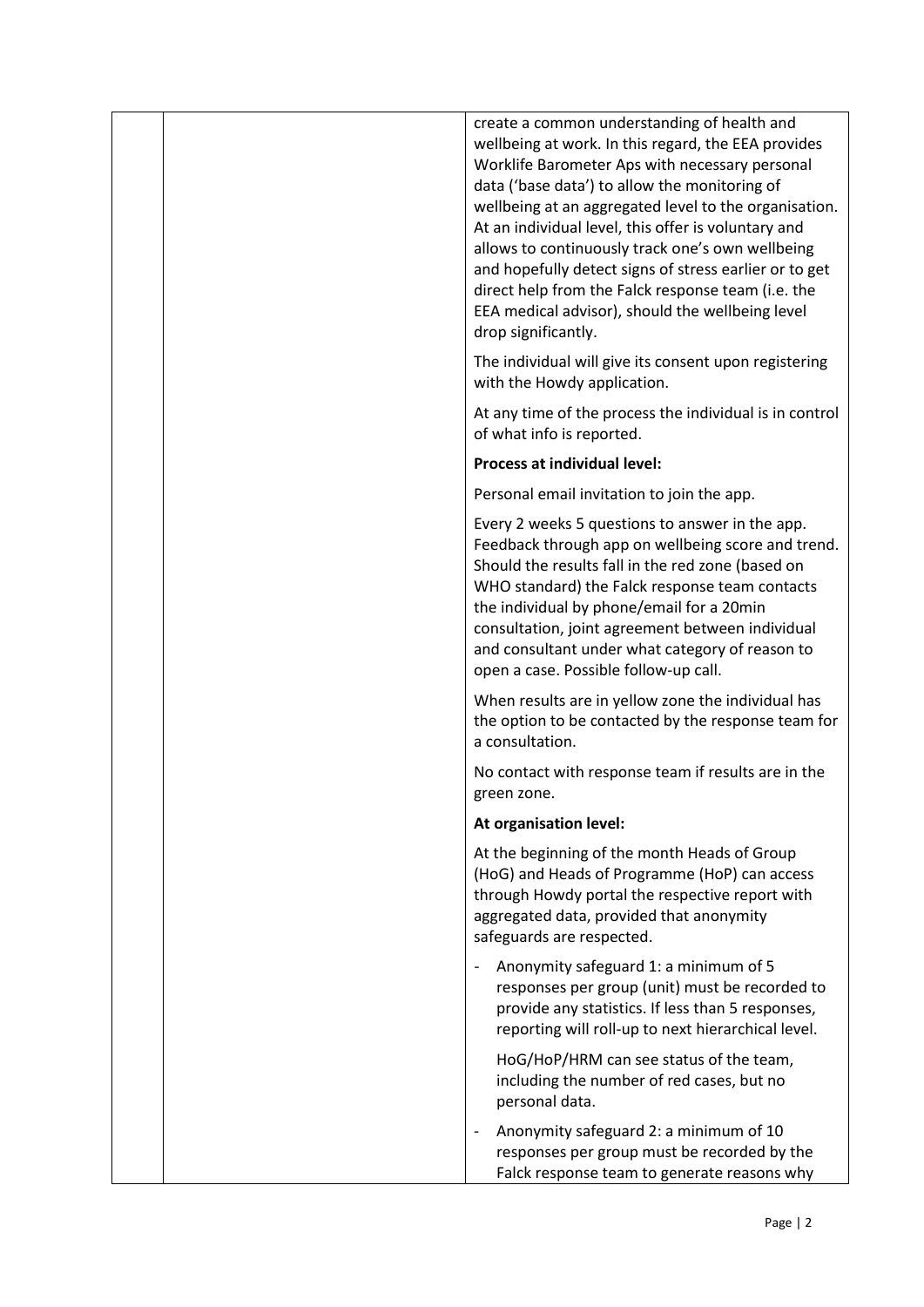|     |                                                                                                            | these cases are in the red zone in the report to<br>HoG/HoP/HRM.                                                                                                                                                                                                                                                                                              |
|-----|------------------------------------------------------------------------------------------------------------|---------------------------------------------------------------------------------------------------------------------------------------------------------------------------------------------------------------------------------------------------------------------------------------------------------------------------------------------------------------|
|     |                                                                                                            | An individual jointly decides with health consultant<br>whether the reasons discussed with the response<br>team should be recorded.                                                                                                                                                                                                                           |
|     |                                                                                                            | The Howdy portal provides guidance for<br>conversations at team level and other helpful<br>information around wellbeing and ways to improve.                                                                                                                                                                                                                  |
|     |                                                                                                            | HR supports managers through advice, referral to<br>stress counselling within EEA, coaching<br>opportunities, training and learning opportunities at<br>group level.                                                                                                                                                                                          |
| 1.7 | <b>Description of categories of persons</b><br>whose data the EEA processes and list<br>of data categories | Categories of persons: EEA statutory staff and SNEs.<br>Categories of data:<br>Base data: name, email, programme, group,<br>manager or non-manager.<br>Transactional data: individual replies to the bi-<br>$\overline{\phantom{a}}$<br>weekly questions in the app and potential follow-<br>up actions (consultation and joint agreement to<br>open a case). |
|     |                                                                                                            | The base data are the minimum required categories<br>to make the application fulfil its purpose.                                                                                                                                                                                                                                                              |
|     |                                                                                                            |                                                                                                                                                                                                                                                                                                                                                               |
| 1.8 | Time limit for keeping the data                                                                            | Personal data is deleted when:                                                                                                                                                                                                                                                                                                                                |
|     |                                                                                                            | the relationship between EEA and Worklife<br>Barometer ApS has ended; or when<br>an individual leaves the EEA (whichever<br>comes first); or when<br>the individual withdraws consent.                                                                                                                                                                        |
|     |                                                                                                            | When data subjects withdraw their consent,<br>Worklife Barometer ApS anonymises their answers<br>and cases, so they cannot be traced back to them,<br>but can be used for statistical purpose. Worklife<br>Barometer ApS deletes the case notes (through their<br>interactions with the Falck Response team) though.                                          |
|     |                                                                                                            | Error log entries are deleted 6 months after being<br>created.                                                                                                                                                                                                                                                                                                |
|     |                                                                                                            | Security log entries are deleted 12 months after<br>being created.                                                                                                                                                                                                                                                                                            |
|     |                                                                                                            | Technical support cases, i.e. cases where a EEA staff<br>contacts Worklife Barometer ApS for technical<br>assistance with the app or to update information,<br>are deleted 12 months after being closed.                                                                                                                                                      |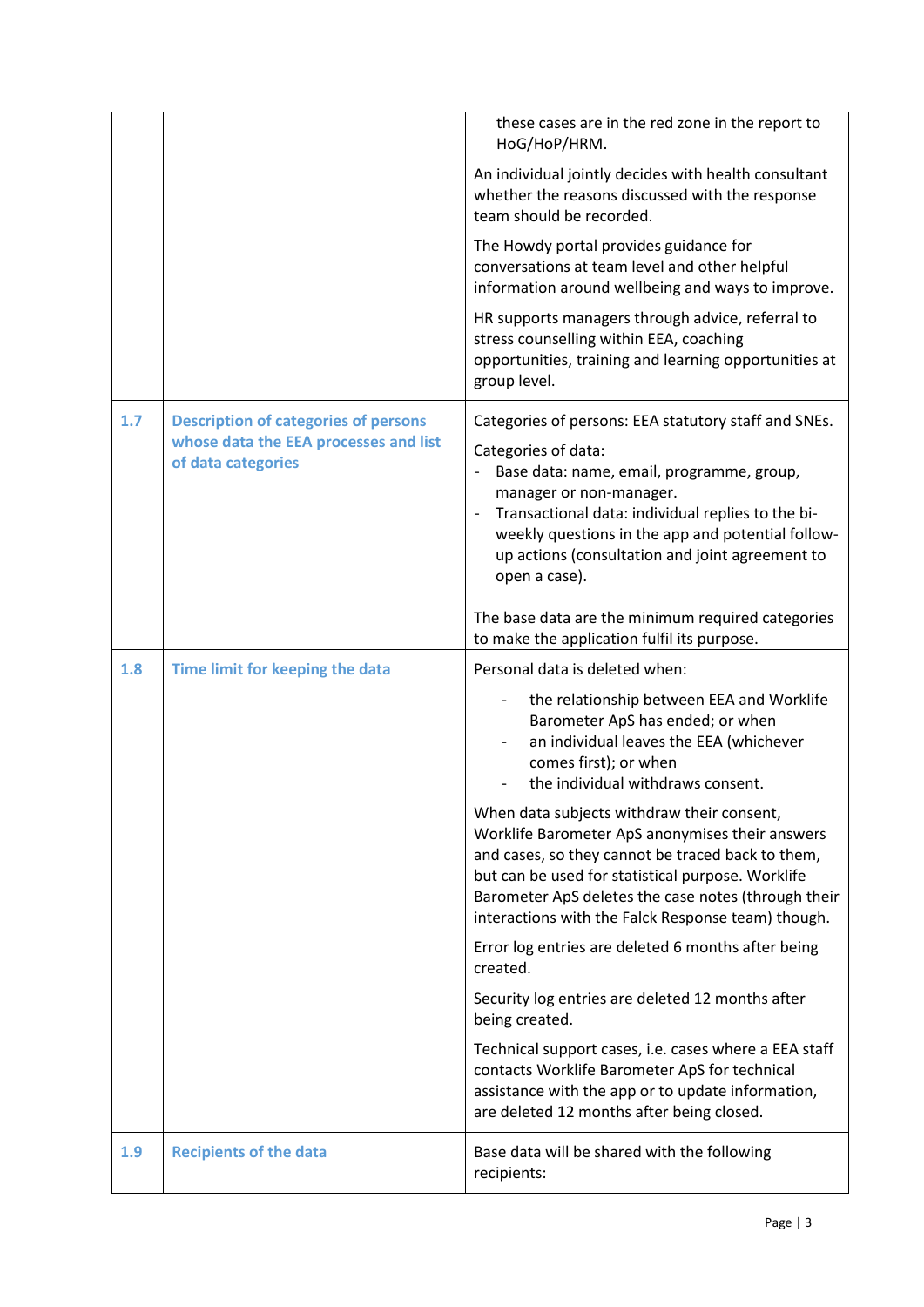|      |                                                                                                                                                      | HRM group staff members responsible for<br>the processing operation<br>Worklife Baromater ApS<br>Transactional data will be shared with the following<br>recipients:<br>Falck response team, acting as processor for<br>Worklife Barometer ApS, only when there is<br>an ongoing case with a staff member. Falck<br>will need to identify the case through a<br>personal identifier to conduct the 20min<br>consultation. Once the case is closed, no<br>one can see the data.<br>Worklife Barometer Aps is providing Falck<br>with the technical solution, e.g. servers and<br>both have a data controller agreement in<br>place.<br>EEA managers and HRM contact person will<br>only have access to the aggregated<br>transactional data (a minimum of 5 answers<br>per group are required to ensure<br>anonymity).<br>Worklife Barometer ApS uses data processors<br>(technical platform administrators) to store and<br>process personal data on their behalf and in<br>accordance with Worklife Barometer ApS's privacy |
|------|------------------------------------------------------------------------------------------------------------------------------------------------------|------------------------------------------------------------------------------------------------------------------------------------------------------------------------------------------------------------------------------------------------------------------------------------------------------------------------------------------------------------------------------------------------------------------------------------------------------------------------------------------------------------------------------------------------------------------------------------------------------------------------------------------------------------------------------------------------------------------------------------------------------------------------------------------------------------------------------------------------------------------------------------------------------------------------------------------------------------------------------------------------------------------------------|
|      |                                                                                                                                                      | policy (see attached) and applicable legislation.<br>These data processors all act in accordance with the<br>instructions received from Worklife Barometer ApS.                                                                                                                                                                                                                                                                                                                                                                                                                                                                                                                                                                                                                                                                                                                                                                                                                                                              |
| 1.10 | Are there any transfers of personal data<br>to third countries or international<br>organisations? If so, to which ones and<br>with which safeguards? | Howdy is hosted on servers located within the<br>EU/EEA and thus personal data is generally<br>processed within EU/EEA. No transactional data is<br>transferred to third countries or international<br>organisations.                                                                                                                                                                                                                                                                                                                                                                                                                                                                                                                                                                                                                                                                                                                                                                                                        |
|      |                                                                                                                                                      | However, technical logs, reminder messages and/or<br>technical error data related to base data may be<br>transferred to third countries. In such a case<br>Worklife Barometer ApS ensures that appropriate<br>technical and organisational safeguards are in place,<br>such as the standard contractual clauses as adopted<br>and published by the EC.                                                                                                                                                                                                                                                                                                                                                                                                                                                                                                                                                                                                                                                                       |
|      |                                                                                                                                                      | Data subjects have the right to obtain a copy of<br>these clauses and safeguards.                                                                                                                                                                                                                                                                                                                                                                                                                                                                                                                                                                                                                                                                                                                                                                                                                                                                                                                                            |
| 1.11 | <b>General description of security</b><br>measures                                                                                                   | Worklife Barometer ApS does its own risk<br>assessment and mitigating organisational and<br>security measures. These are audited yearly as part<br>of Worklife Barometer ApS's ISAE3000 audit<br>statement.                                                                                                                                                                                                                                                                                                                                                                                                                                                                                                                                                                                                                                                                                                                                                                                                                  |